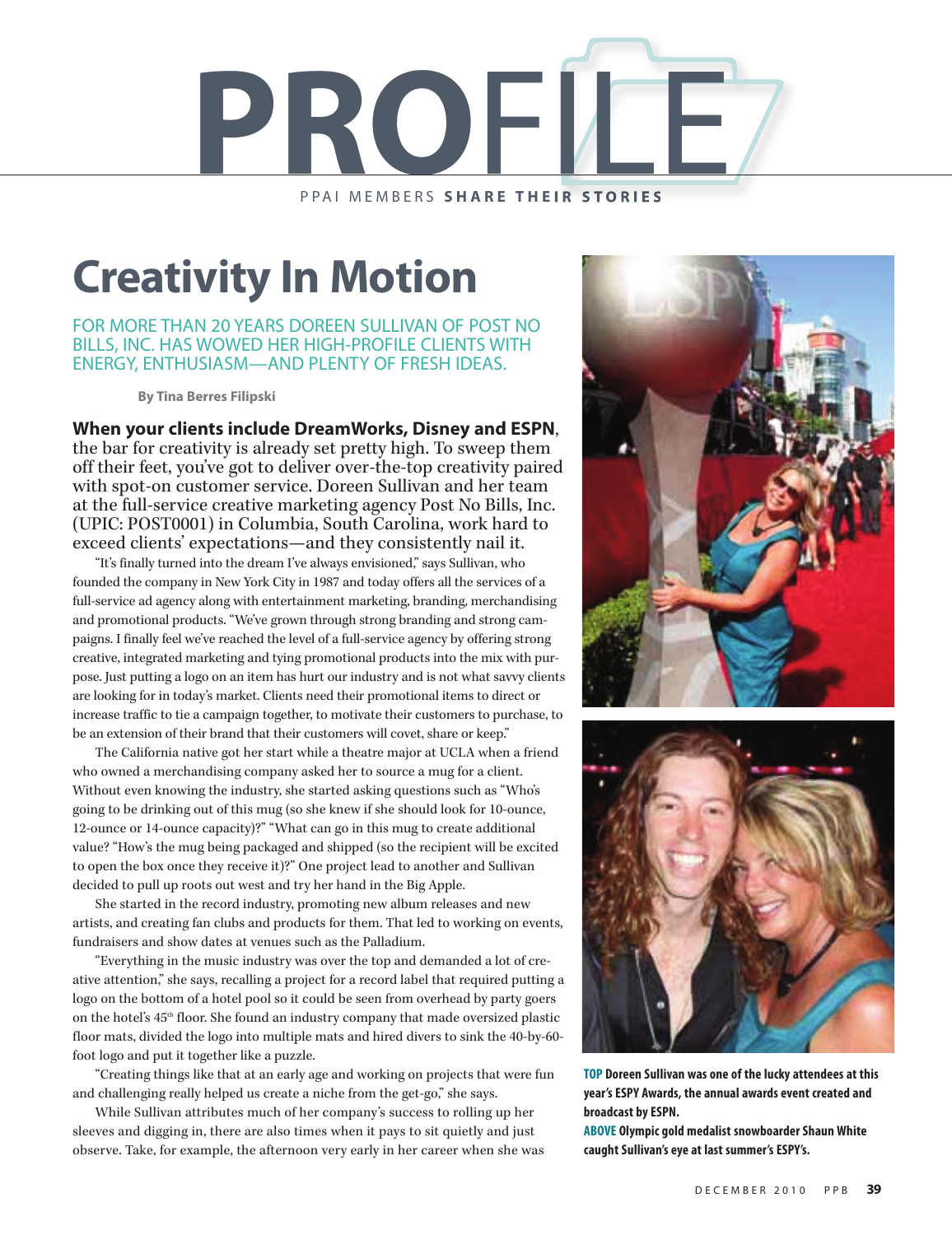

sitting on a street corner in New York and noticed all the signs tacked up along the sidewalk that said Post No Bills. What a great name for my company, she thought. "I had an a-ha moment! I thought it was tremendous free advertising—it was all the way down the street and actually all over New York City. Seeing opportunity in what most people overlook is how we've taken the company to the agency level we're at today," she says.

Sullivan's next big a-ha moment came in 1991 as she and her former husband were walking down Park Avenue. He unexpectedly suggested they move to South Carolina to take over a family farm. "I said, 'Are you crazy?'" she remembers asking. "It was the least likely thing I would ever do—and then he showed me a picture."

She moved straight from Manhattan to Prosperity, South Carolina—population, about 1,000. To Sullivan's surprise, many of her clients followed her there. She then realized it didn't matter where she was located; it was the unique items and promotions and the ability to execute that were most important to her clients. She relocated the company to Columbia, the state capital, in 2003 and from there the business continued to bloom as Sullivan recruited talented staff (now numbering 14) and pitched client after client.

Today her client list includes entertainment giants (Paramount, Warner Brothers, DreamWorks, ESPN, Bravo and The United States Olympic Committee) as well as corporate events and festivals, and community groups, such as those to boost South Carolina tourism.

Never one to rely on her past accomplishments, Sullivan says she's constantly pitching new clients, recalling a recent proposal to South Carolina Port Authority. What sets Sullivan's pitches apart from most presentations is they don't include typical media kits or folders of information. Instead, for the Port Authority pitch for example, she packed her information in a logoed treasure chest filled with beads, gold spoons and other hand-picked gold and silver pieces she had shopped for at flea markets and antique malls. She inserted her proposal inside a clear bottle in the chest, which included the tag line: There's a world of treasure in your port of call.

"It was a piece that not only said, 'I want to work with you,' but tells them we understand what their business is," says Sullivan. "A lot of times when people pitch new business, they send a jump



drive with a PowerPoint and a media kit. They are only communicating what their services or offerings are. I like to switch it around and send



**A recent mailer for top executives featured a mini fridge packed with foods from countries where ESPN Deportes programs. It won a Mark Award.**



For a recent South Carolina Port Authority pitch, Sullivan packed her infor**mation in a logoed treasure chest filled with gold and silver pieces.**

something the client would want to give out to their customers because immediately they know we have done our homework and understand their brand and their needs."

Sullivan explains that winning business is not just about taking a product and making it look pretty. She says a fullservice agency must come up with the concept, tagline and an integrated, comprehensive marketing plan. "It's a lot, and it's taken us at least a decade to grow into these services," she says, adding that she personally loves the strategy and branding side of the business. "I think that if I didn't push to this 10 years ago, it would be very hard now [to support a business selling only promotional products] because people are getting their items from everywhere."

One of her biggest concerns is that the promotional products industry is focused on price. "That's never going to sustain this industry," she says. "People are spending a fortune taking clients out and schmoozing the heck out of them for three-cents less on an order—it's just not going to work in the long run." Instead she's committed to raising the level of respect about this industry through education such as the recent seminar she presented on PPAI's behalf during Advertising Week in September. Sullivan's company is also one of the top franchisees of Adventures In Advertising (AIA) and she looks forward to assisting AIA in training its sales force and recruiting professionals that are open and capable of expanding its services.

## **Working With Creative Clients**

When a company works with a client in the entertainment industry, certain challenges are expected, not the least of which is the lengthy approval process. "We understand up front that they are going to go through 30 rounds of edits for one item. But we know that ahead of time and are prepared for it," she explains.

The process of working with a high-level client begins with the big picture. She spends the necessary time in initial meetings